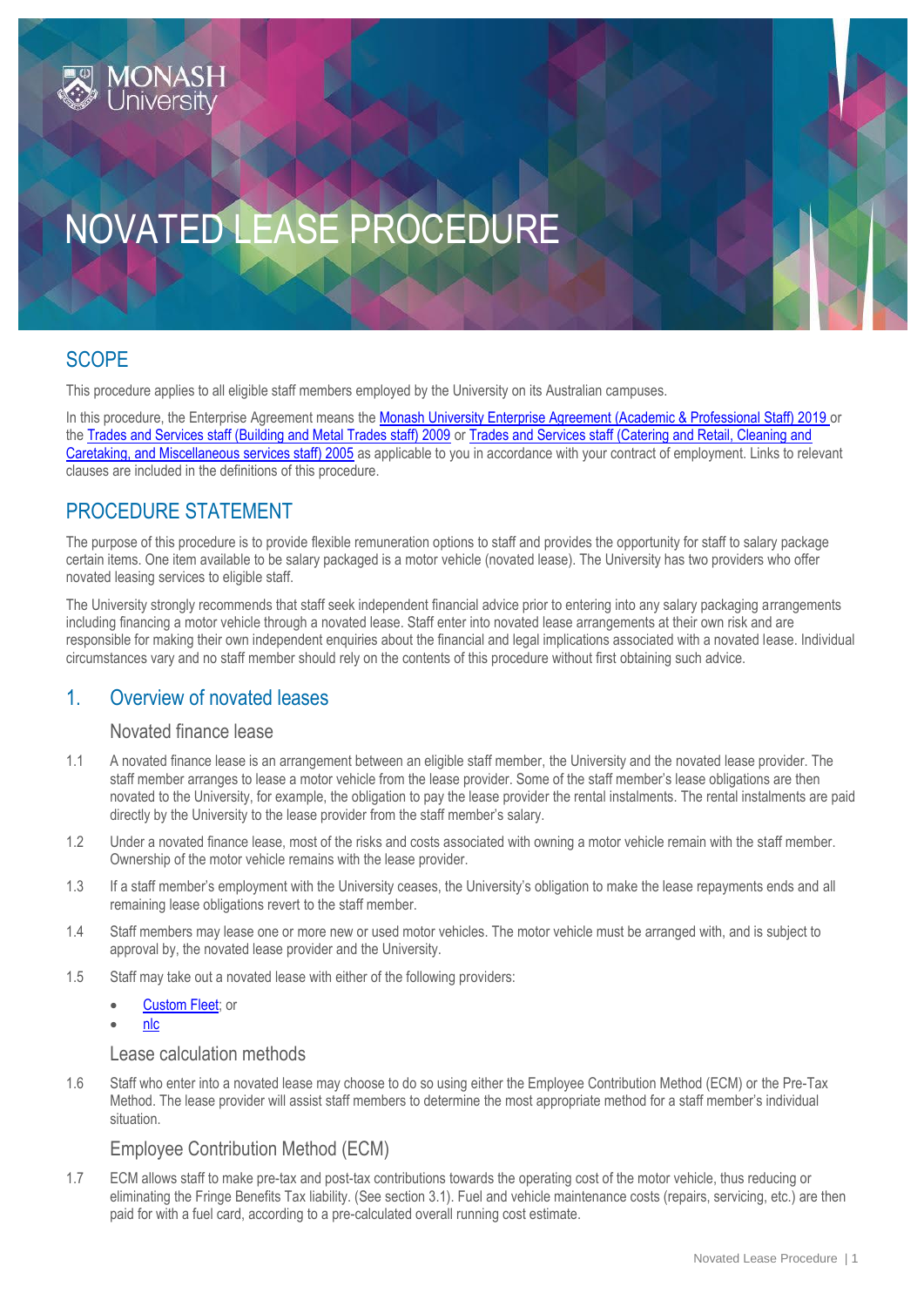# Pre-Tax Method

1.8 This method incorporates all vehicle costs plus an amount for FBT and is wholly taken from pre-tax salary. This method may benefit staff members who are on the highest individual income tax rate.

# 2. Eligibility

- 2.1 All fixed-term and continuing staff are eligible for salary packaging and to include a novated lease vehicle in their salary packaging arrangements (subject to approval from the lease provider and the University).
- 2.2 Staff are responsible for investigating and arranging a novated lease with the relevant novated lease provider. The University's involvement is limited to confirming with the lease provider whether the staff member is eligible to salary package a novated lease, and, if so, entering into a novation agreement in order to pay the rent instalments to the lease provider from the staff member's salary.
- 2.3 Staff intending to enter into a novated lease agreement must hold a driver's license that is recognised as valid and current in Victoria.

#### University approval

2.4 To ensure correct administration of the University's procedure the novated lease provider will not place an order until there is agreement in writing from the University that a staff member is eligible and approved to enter into a novated lease.

#### Transfer of existing leases

2.5 Where a new staff member has an existing novated lease (arranged with their previous employer), and they wish to bring that novated lease across to the University, the staff member will need to make a request with the University's novated lease providers. Whether an existing novated lease will be transferred to the University will be assessed on a case by case basis by the novated lease provider, and subject to final approval by the University.

# 3. Payroll deductions

3.1 Upon settlement of a novated lease between the staff member, the lease provider and the University, the novated lease provider will forward the relevant paperwork to Payroll Services (Monash HR) to establish the fortnightly payroll deductions from the staff member's salary. Fortnightly payroll deductions from the staff member's salary will then commence from the next available pay period and continue for the duration of the lease as agreed between a staff member and the novated lease provider.

#### Salary sacrifice calculation

- 3.2 The salary sacrifice calculation will include:
	- **•** lease finance/rental instalments:
	- estimated running costs (fuel, registration, maintenance and servicing, road service membership, comprehensive insurance and accident management);
	- **•** lease provider administration fees;
	- **•** university administration fees; and
	- Fringe Benefits Tax (FBT).
- 3.3 The salary sacrifice calculation may vary as follows:
	- The lease finance component will remain fixed for the duration of the lease (adjusted if needed, based on lease agreement).
	- The running cost component will be reviewed regularly against the actual costs incurred. The novated lease provider will contact a staff member to review and re-cost their package where the discrepancy recorded is outside the agreed balance figure.
	- The FBT component will be reviewed and reported on an annual basis for the duration of the lease and may be adjusted at the end of the FBT year (31st March) if required.

## Fringe Benefits Tax (FBT)

- 3.4 FBT is a tax imposed on the provision of employment benefits. Because a motor vehicle under a novated lease is a fringe benefit made available with employment, while the amount sacrificed pre-tax to pay for the vehicle benefit is not subject to normal PAYG income tax, components of the vehicle benefit are subject to FBT.
- 3.5 Any FBT liability incurred by the University as a result of a staff member's novated leasing arrangements will be recovered from the staff member in full.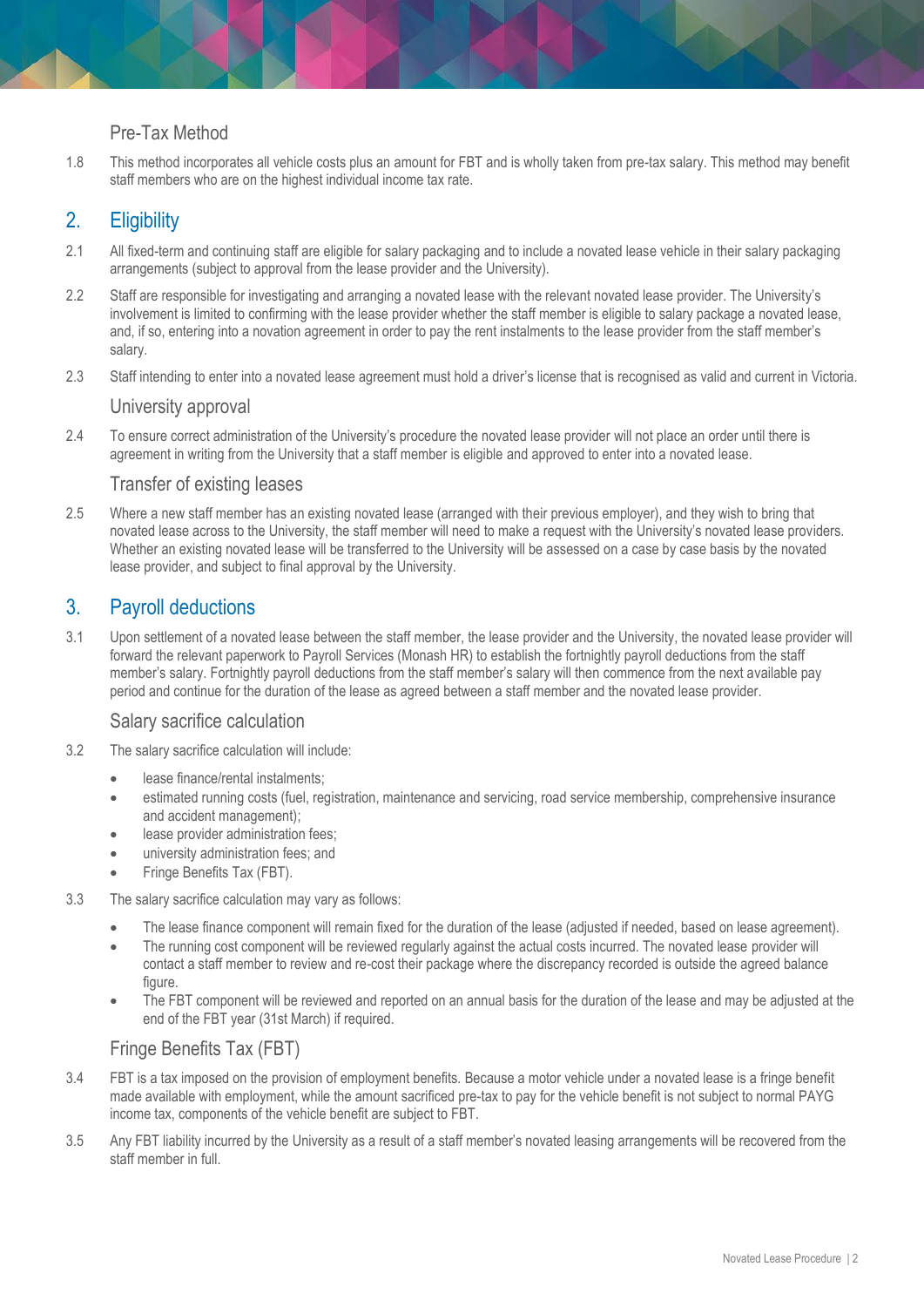## Administration fees

- 3.6 The novated lease provider will apply administration fees for all leases entered into (including re-financing of existing leases). These fees will be included in any quote provided by the novated lease provider and will form part of the fortnightly lease repayments.
- 3.7 In addition, the University will deduct \$12.50 per fortnight per vehicle. For other salary packaging arrangements, the University will deduct a flat rate of \$5.10 per fortnight.

## Contingency provision

3.8 The University strongly recommends that staff consider taking out a contingency provision whereby staff contribute an additional agreed amount to the novated lease provider which is designed to buffer against cost increases (e.g. the price of fuel) over the life of the lease and avoid negative lease end balances. At the end of the lease any unused contingency funds will be refunded as part of the reconciliation process.

## 4. Insurance

#### Vehicle insurance

- 4.1 All novated lease vehicles must be comprehensively insured for the full insurable value of the vehicle for the entire duration of the novated lease arrangement. The lease provider will require confirmation of insurance prior to the settlement of the vehicle. The lease provider can assist with the provision of insurance if required. For more information contact the lease provider.
- 4.2 On request, the staff member must provide the University with evidence of comprehensive insurance.

#### Redundancy cover

4.3 The University strongly recommends that staff consider their options with regards to products intended to protect staff who have a novated lease and whose position is made redundant. Such products may be at an additional cost and are not compulsory.

# 5. General running of vehicle

#### Tolls / E-Tags

5.1 Road toll costs are the staff member's direct responsibility and cannot be included in the novated lease agreement. If a motor vehicle is made available for business use, staff are required to purchase their own E –Tag or set up a City Link account and ensure it has sufficient funds for any business use. Staff can then seek reimbursement from the University for the business use component.

#### Fines, penalties or traffic violations

5.2 Fines, penalties and traffic violations are the staff members' direct responsibility and cannot be included in the novated lease agreement.

#### **Safety**

- 5.3 The University expects all staff to take care for health and safety in the use of privately owned and leased vehicles irrespective of whether the vehicle is being used privately or for business purposes.
- 5.4 The novated lease agreement contains obligations regarding up-keep, servicing and maintenance of the motor vehicle.

#### Business use

- 5.5 Staff can elect to use their novated lease vehicle for business use where authorised by the University.
- 5.6 Reimbursement of mileage is made in accordance with the [Monash University Enterprise Agreement \(Academic and Professional](https://www.monash.edu/current-enterprise-agreements/academic-professional-2019#81)  Staff) 2019 [Clause 81.10](https://www.monash.edu/current-enterprise-agreements/academic-professional-2019#81) where any private vehicle including a novated lease vehicle, is used for business purposes, and is subject to any applicable taxation.
- 5.7 Business mileage cannot be claimed in a staff member's personal tax return for a novated lease vehicle as the vehicle is deemed to be a University vehicle for tax purposes.

# 6. Leave provisions

#### Paid leave

6.1 Staff may continue to use their vehicle while on full paid leave such as annual or long service leave, and as such all salary sacrificing arrangements will continue as normal. All terms and conditions relating to this procedure should be complied with while on leave.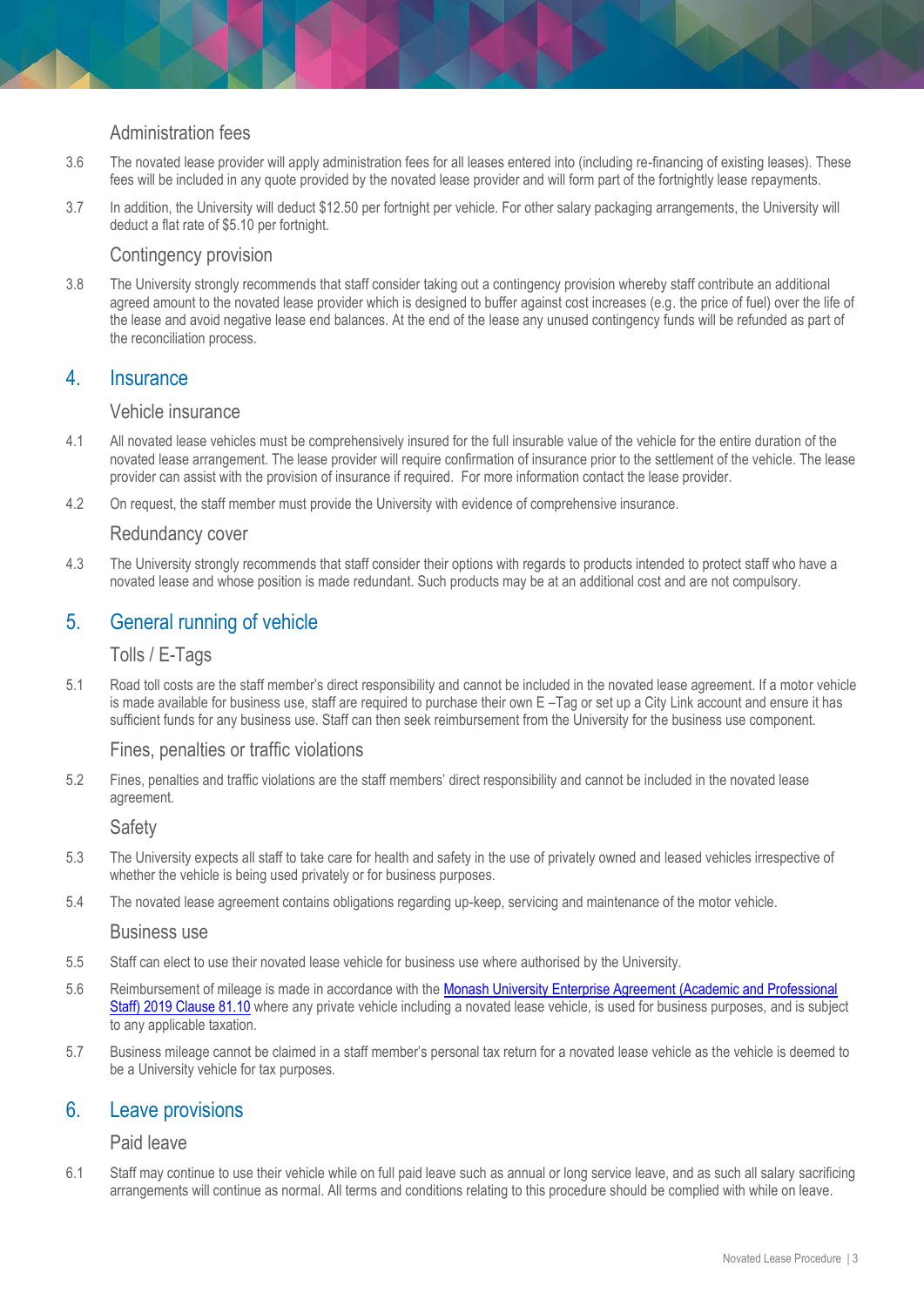#### Unpaid leave and a novated lease

- 6.2 Application for unpaid leave must be made in accordance with the University's HR policies and procedures as outlined in the [Special](https://publicpolicydms.monash.edu/Monash/documents/1935720)  [Leave procedure.](https://publicpolicydms.monash.edu/Monash/documents/1935720)
- 6.3 Staff who have a novated lease arrangement seeking to take unpaid (special) leave must submit an **Application for Leave and** [Special Leave \[Online\]](https://www.monash.edu/eforms-resources/frevvo-forms/hr/leave-request) to Monash HR at least 4 weeks prior to the date of commencement of leave.
- 6.4 It is the staff member's responsibility to ensure that they have made the necessary arrangements to meet their novated lease requirements when on unpaid (special) leave from the University. Any staff member who takes unpaid leave, and as a result has inadequate earnings to satisfy their novated lease requirements, will have their novation agreement cancelled in accordance with the termination provisions of the novation agreement. Monash HR will notify the lease provider in circumstances where there is no income to cover the cost of the lease. Cancellation of the novation agreement will result in all lease obligations reverting personally to the staff member. This will include the obligation to make all future monthly lease rental payments and the obligation to meet the residual value payment. The lease provider will notify the staff member of the cancellation of the novation agreement.

# 7. Termination of employment

#### Notice of termination/resignation

- 7.1 Notice of termination must be made in accordance with the University's [Employment Conditions](https://publicpolicydms.monash.edu/Monash/documents/1935678) policy as outlined in the relevant workplace agreement an[d Workplace Policies and Procedures](https://www.monash.edu/policy-bank/workplace-policy) (WPP).
- 7.2 For the purposes of novated vehicle lease procedure only, staff who have a novated lease arrangement with the University are required to give at least 4 weeks' notice of resignation to Monash HR.

#### Lease obligations

- 7.3 If the novation period ends prior to the expiry of the lease (for example, where the staff member ceases employment with the University, for whatever reason) the obligations to pay the rent instalments and residual value (as well as all other lease obligations) revert to the individual/former staff member.
- 7.4 The individual must make the appropriate arrangements with the novated lease provider. Some options that may be available are:
	- continuing the lease with finance payments being made directly to the novated lease provider. Payments made under this arrangement need to be made from post-tax income and inclusive of GST. Please note that at this time the individual becomes responsible for all expenses associated with the vehicle;
	- request that a new employer takes over existing lease,
	- re-novating the existing lease with a new employer, and
	- pay out the remainder of the finance lease. A payout quote can be requested of the novated lease provider at any time.

## Termination of employment by the University

- 7.5 If a staff member's position is terminated by the University in accordance with cl. [53.15](https://www.monash.edu/current-enterprise-agreements/academic-professional-2019#53) and [55](https://www.monash.edu/current-enterprise-agreements/academic-professional-2019#55) of the Monash University Enterprise Agreement (Academic and Professional Staff) 2019 resulting in an early termination of the lease, subject to the staff member returning the motor vehicle to the lessor in reasonable condition (and the staff member's compliance with the terms of the motor vehicle lease generally), the University will pay on behalf of the staff member the following:
	- any early termination fees payable to the lessor;
	- any outstanding lease repayments up to a maximum of 12 months, payable to the lessor in excess of any redundancy cover; and
	- any shortfall represented by the difference between the residual value of the motor vehicle and its sale price, payable to the lessor that is in excess of the shortfall covered by any redundancy cover.
- 7.6 For the purposes of such payments, staff must immediately notify the University and provide copies of any relevant information and documentation received by the staff member from the lessor in respect of the early termination of the lease.
- 7.7 These provisions do not apply where the staff members employment contract with the University is:
	- not renewed for any reason;
	- terminated as a result of a Voluntary Early Separation;
	- terminated on the grounds of unsatisfactory performance or/and serious misconduct as defined in the relevant enterprise agreement; and
	- terminated on the grounds of ill health.